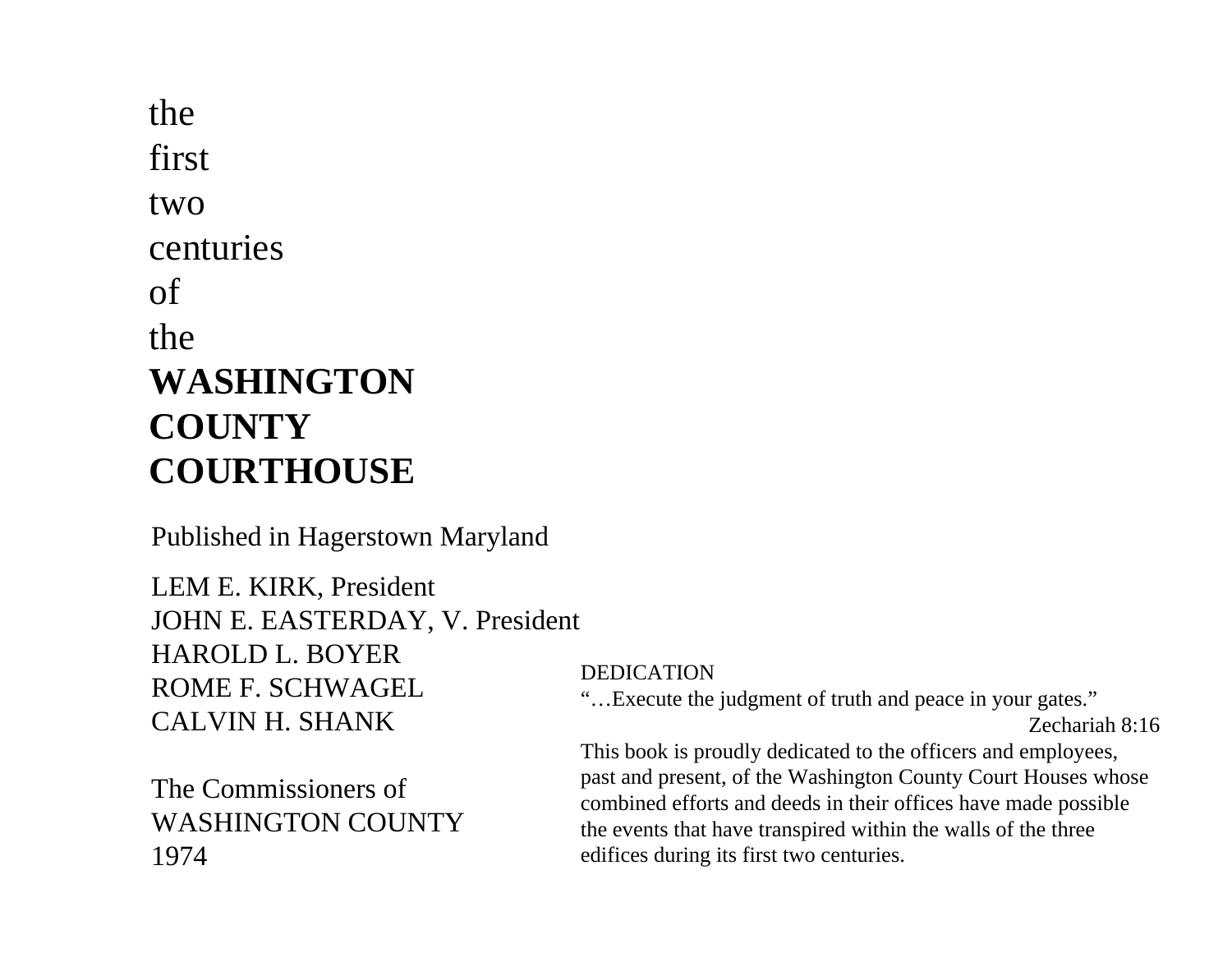

CHAPTER 1 The First Court House "... And so each venture is a new beginning ..." Thomas E. Eliot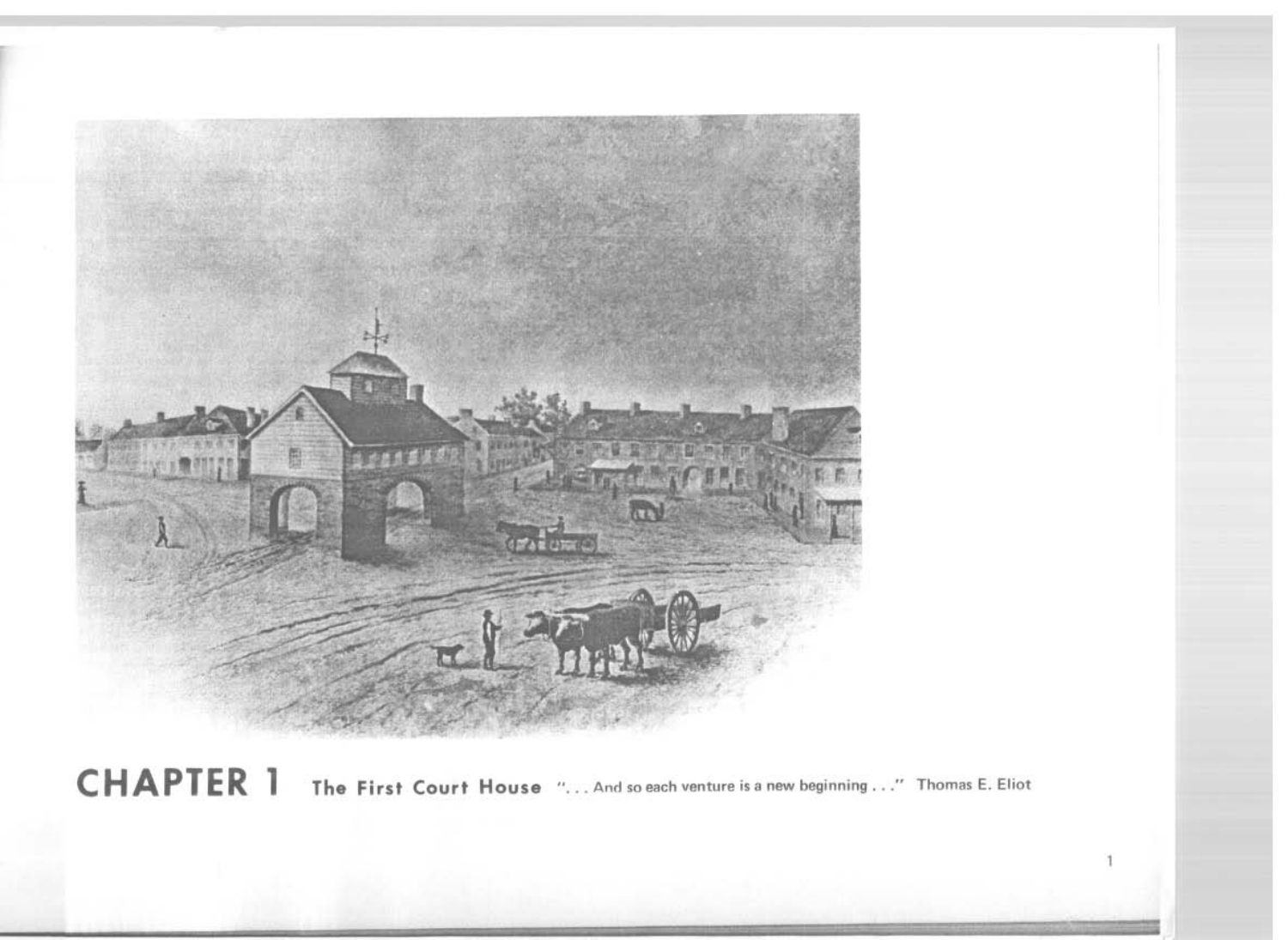Historians have concluded that the original 18th century courthouse stood near the center of what is presently referred to as the 'Square'; a location that was the center of most activities in the community. Here, the two main arteries of travel crossed. All wagons and travelers going Westward passed through the square and by the courthouse. As traffic increased, the old structure made vehicular circulation difficult.

The town market was held in the open arcaded lower level of the courthouse. This further complicated congestion in the already busy and crowded square.

Elizabethtown was growing, the site of the courthouse was impeding progress; a new location would have to be selected.

Scharf describes the first courthouse as follows: "The courtroomwas on the second floor, and was reached by a flight of steps on the outside. For a time all elections were held in this room, the voting being viva voce. The elections lasted several days, and were conducted in a very primitive manner. All the candidates sat in a row behind the sheriff, who took the votes. As each elector approached the candidates would take off their hats, bow politely, and solicit his vote. When the contest was very spirited there were of course, some animated scenes, and not infrequently disturbances took place. The windows on one side of the courthouse were protected with wire from random balls, there being a public alley for ball playing on that side of the building. The lower story was open and was used as a market house."

"It seems that the steeple of the old market was surmounted by a little old man of tin, with a rotund abdomen, who was popularly known as 'Old Heiskel,' doubtless from his resemblance real or fancied, to some well-known resident of the town.'

It is interesting to note architectural similarity between the

first Washington County Courthouse and some of the medieval townhalls still standing in small towns along the Rhine River in Germany. Many of the early inhabitants and settlers of Washington County were of German descent; so it is understandable that this parallel of architectural expression would have existed.

The following activities suggest that the courthouse square must have been an important gathering place familiar to all of the citizenry of the county.

In 1794 the following Battalion orders were issued:

"The Captains of the companies composing my Battalion, in the Twenty-fourth Regiment of militia of this state, will meet on the parade at the courthouse, on Thursday, the 30th, to march to Cannon Hill for exercise."

Signed Adam Ott, Major Twenty-fourth Regiment M.M Washington County, October 28th.

With France and England at war, foreign relations were very unstable at this time. There were feelings of unrest, and preparations were in progress to protect the young nation from the repeated affronts of England and France on the high seas.

On July 14, 1807, many citizens of Western Maryland met at the Washington County Court House to express their sentiments "upon the dastardly outrages committed by the British Squadron stationed on our coasts, on the flag and the citizens of the United States."

Several strong resolutions were adopted at the meeting, and copies were sent to the President of the United States and to the Governor of Maryland. Facsimiles of the resolutions were also to be printed in the Hagerstown newspaper.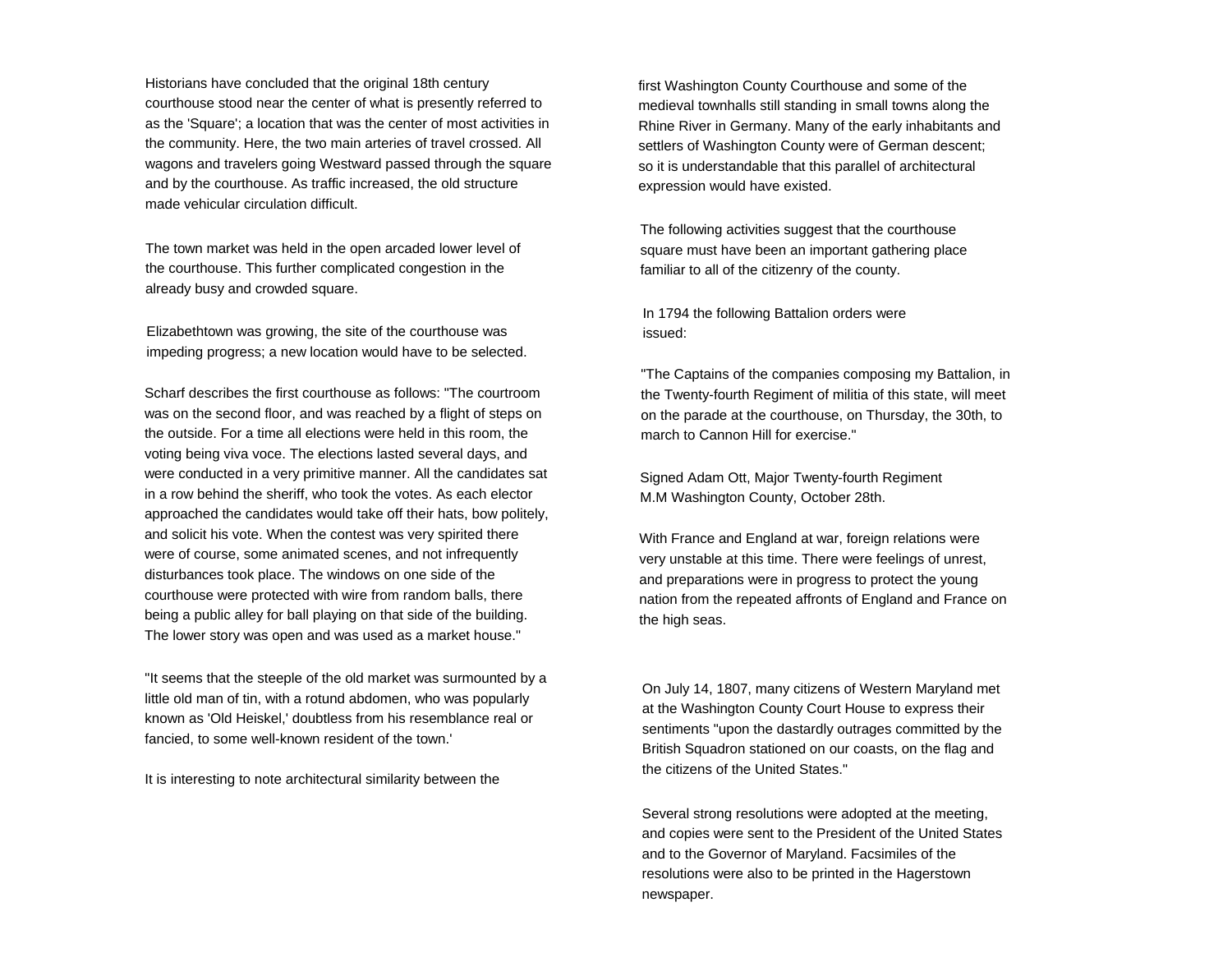When Madison was inaugurated on March 4, 1809, a large number of citizens assembled at the court house in the square to celebrate the occasion. By 1808, county offices had outgrown the limited space in the court house. The General Assembly passed an Act in December of 1808 authorizing the Justices of the Levy Court to levy a sufficient sum each year to pay the rental for additional space. They also authorized that an additional \$160 be collected to pay the past due rent. The offices moved to the rented space were those of the Orphan's Court and the Register of Wills,

At the end of the 18th and the beginning of the 19th century, Washington County was experiencing population growth. This influx of people necessitated expansion of the facilities housing the courts and county offices. It was soon evident that a new court house would have to be built if the needs of the county were to be met adequately.

Delegates to the First Maryland Constitutional Convention met in Annapolis in 1774-1776. Assuming executive as well as legislative duties, they were pressed to take action to separate the large area which was called Frederick County into several smaller counties. New boundaries were established and the counties of Washington and Montgomery were formed.

On September 6, 1776, the Convention appointed a Commission in Washington County to purchase up to four acres of land for "public buildings" to be located according to the will of the inhabitants of the new county. Funding for the new public buildings, up to "thirteen hundred pounds of common money," was to be provided through annual levies. With this money, the commissioners were authorized to contract for the construction of the new court house and supporting facilities.

An Act passed by the General Assembly on January 15, 1785, granted the Justices of Washington County the authority to levy an additional one thousand pounds to complete the court house and jail. This indicates that new public buildings could not have been completed prior to 1786.

The only pictorial record of the first courthouse known to exist, is a watercolor painted in 1806. The painting indicates that the 18th century structure originally stood in the 'Square', the exact location is unknown. While workmen were digging in the Public Square on Tuesday, January 29, 1974, they found what appeared to be the foundation of the first Hagerstown Courthouse and marketplace.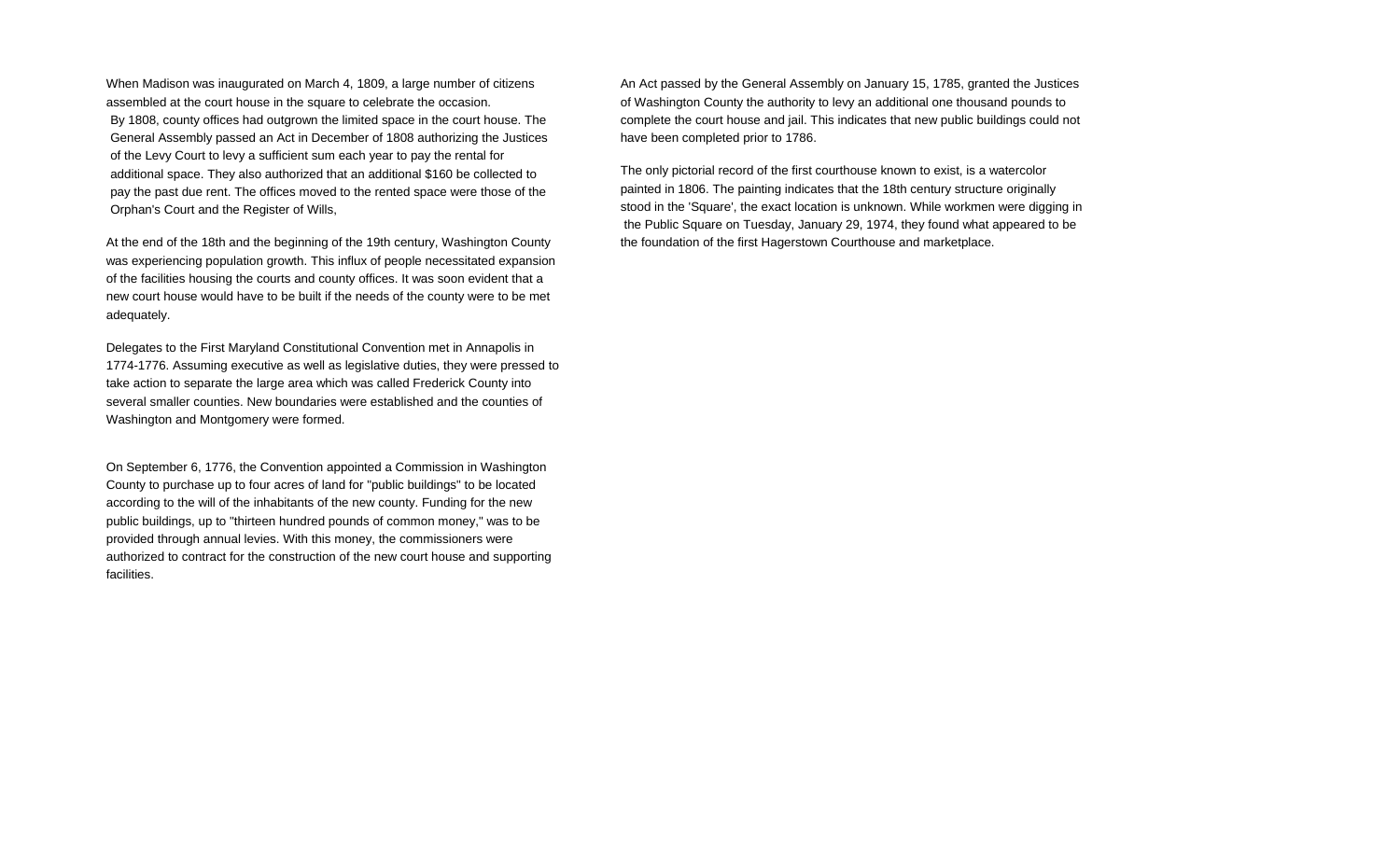

Asphitact

## **CHAPTER 2** The Second Court House

 $''$ ... And as the portal opens - a voice in hallow murmurs through the courts ..." Ann Radcliff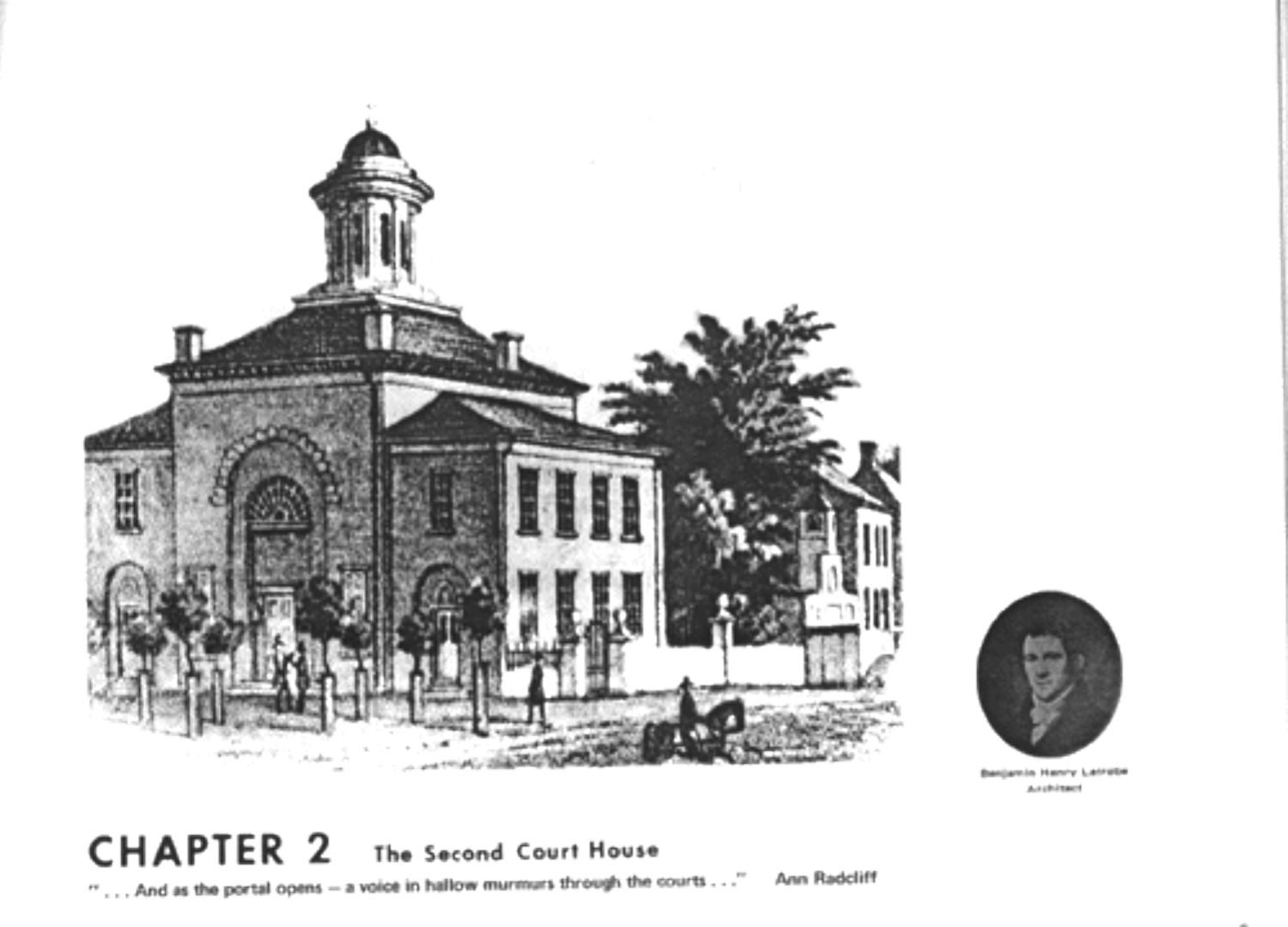At the beginning of the 19th Century, the old courthouse stood in a state of disrepair. An underground spring often left the area around and under the courthouse muddy. The citizenry were also concerned about the safety of the public records that were stored in the old building. The structure was sited in such a way that it impeded the increasing wagon traffic that passed through the village square. In 1815, plans were formulated to provide funds for the erection of a new court house.

"At a regular session of the General Assembly of the state of Maryland, held in Annapolis during the winter of 1815-16, an Act was passed and approved authorizing the inhabitants of Washington County to levy a tax and erect a new court house. This was done in accordance with thewishes of a majority of the tax-paying citizens, who in their petition represented: 'that the existing court house of said county is in a state of ruinous decay, and the public records deposited therein are considerably endangered; that it is too contracted in its plan to accommodate a court and its officers; and that, standing in the Public Square, directly on the intersection of the two principal streets, it greatly injures the appearance of Hagerstown'."

The chief provisions of the act were:

 'Sec. 2. Therefore be it enacted by the General Assembly of Maryland, that John Blackford, Samuel Ringgold, William Gabby, John Bowles, and Thomas C. Brant be and are hereby appointed commissioners to select and purchase such lot or lots of ground within the limits of Hagerstown, or the additions to said town, as in their judgement they or a majority of them shall consider the most eligible and proper site for a new court-house for the county aforesaid.'

before named, or a majority of them, be and they are hereby authorized and empowered to contract for and superintend the building of a new court-house, with suitable apartments for the court and juries, clerk's, sheriff's and register's offices, and fire proof places of deposit for the public records, on the site as above by them to be selected and purchased, upon such terms and in such manner as to them shall seem most advantageous to the community.'

'Sec. 4. And be it enacted, That the commissioners herebefore narned, or a majority of them, shall have the power to appoint some capable person to superintend and direct the erection of the building aforesaid, and that they be and are hereby empowered to allow such person so employed such compensation as they or a majority of them may deem adequate to his services.'

'Sec. 5. And be it enacted, That the Levy Court of Washington County be and they are hereby authorized and required to assess and levy upon the assessable property of said county, in five successive, equal annual installments, a sum not exceeding thirty thousand dollars, the first installment to be assessed by the said court at the second annual session which after the passage of this act, they shall hold for the purposes of laying the county levy, and to be collected by the sheriff of said county.'

'Sec. 9. And be it enacted, That when the said court-house shall be completed and finished, the said commissioners or a majority of them may pull down the old court-house and sell the materials of the same, the proceeds of which may be applied to discharge any debt contracted for the building of the new court-house, over and beyond the sum hereinbefore mentioned.'

'Sec. 3. And be it enacted, that the commissioners herein 'Sec. 11. And be it enacted, That the public ground on which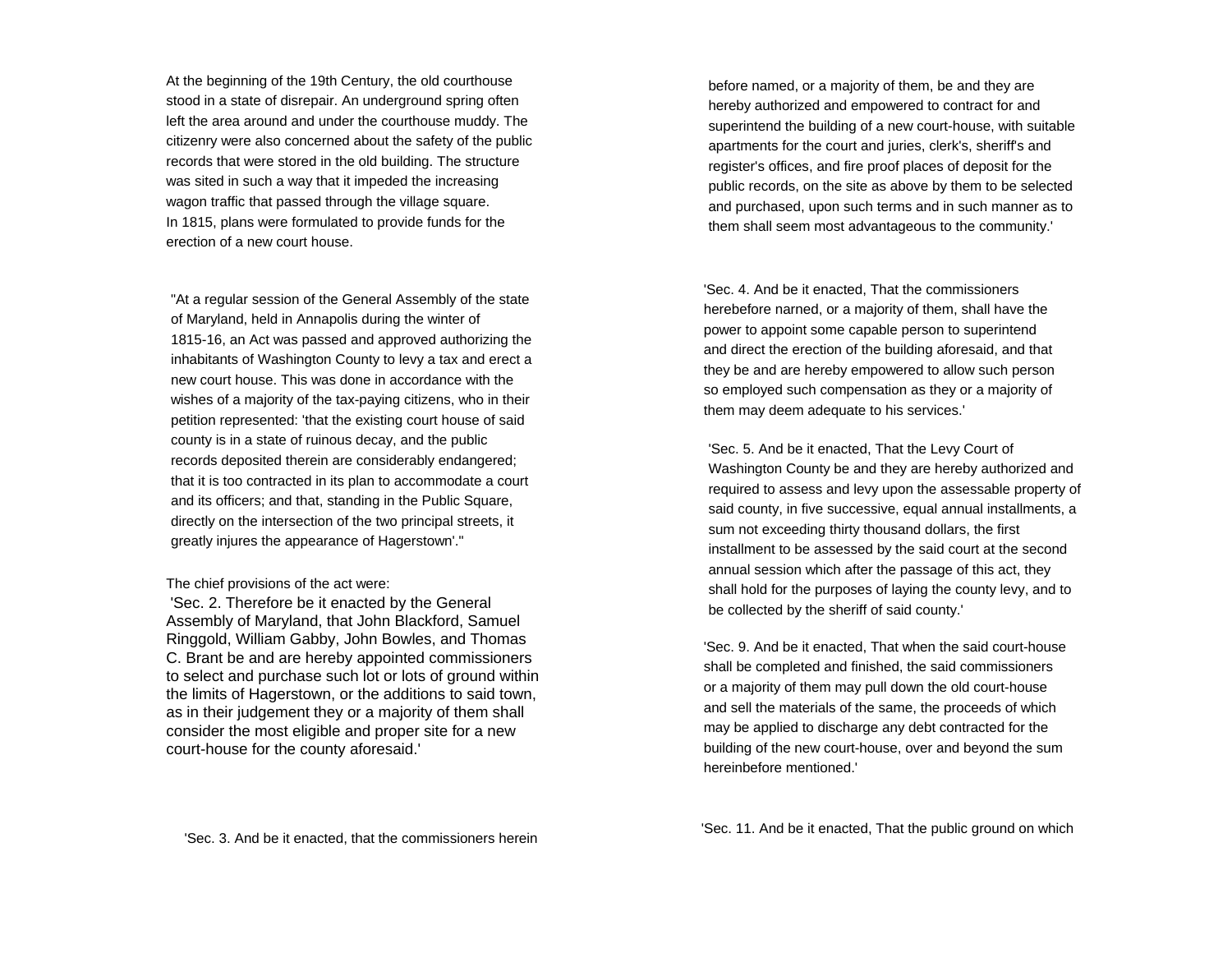the court-house now stands shalI be condemned as a public street of Hagerstown, not to be built upon or used but as one of the streets of the said town.'

At the time that he was appointed to serve on the commission to build a new court house, Samuel Ringgold was also serving as a Congressman in Washington, the nation's capital.

It was during his term as a Congressman, that Ringgold met Benjamin Latrobe. Latrobe took over as Surveyor of Public Building in Washington in 1803. Latrobe's design for the President's House had just been completed and the interiors were yet unfinished, when the British burned Washington in 1814. Ringgold was probably impressed by the expertise of the man directing the design and construction taking place in the young nation's capital. Associations with Latrobe in Washington probably influenced General Ringgold in his decision to seek professional advice when he was appointed one of the commissioners responsible for the implementation of the new court house for Washington County.

The fact that Benjamin Latrobe was employed to provide architectural drawings for the Washington County court house is documented in the following letter from Latrobe to Ringgold. The original letter is in the possession of the Maryland Historical Society.

Washington, March 10, 1817

General L. Ringgold Hagerstown Dear Sir,

The time allowed me to design the Courthouse has been very short, that with the utmost diligence, and encroaching on the duties of the Sabbath, I can only send you a general design, and have hardly time enough left to add the necessary

explanation.

 The Courtroom is 63 ft, by 40 ft. Each of the Offices 18 feet square vaulted.

The Jury Rooms 18 by 16, the Grand Jury Room 25.8 by 18.0. You were so pleased with the church that I have designed the bulding in the same taste but it will be a much handsomer building. I must defer the bill of scantlings to the next post. The principal timbers will not be more than 12" by 4", a few of them more than 8 x 8. The principal lumber will be sound yellow pine 14 inches wide and 1 1/4 thick boards 12 ft. long. For the Jury Room there will be required 50 pieces of Scantling 20 feet long 12 by 3. All the rest of scantling may be 6 by 3.

You will observe that for the sake of symmetry I have put the Jury Rooms on the ground floor. They will be perfectly private because they open from the Court room and have two doors towards the Court room both of which may be shut.

If the general plan is adopted I will make any alterations you please, and have to give you a great deal of information which I cannot do now. With true respect I am Yours B.H. Latrobe

The character of Latrobe's drawings are indicative of a highly trained and skillful hand.

Thomas Harbaugh, a builder, was hired as the contractor for the new building, at salary of \$1200.00 per year.

Construction of the new Courthouse began in 1818 and continued until its completion in 1822. The actual cost of construction was much greater than was originally anticipated. Thomas Harbaugh gives a figure of \$52,512.00 in his journal, so that it might be assumed that this figure is fairly accurate.

After comparing Latrobe's letter of March 10, 1817, with Thomas Harbaugh's Journal, several significant differences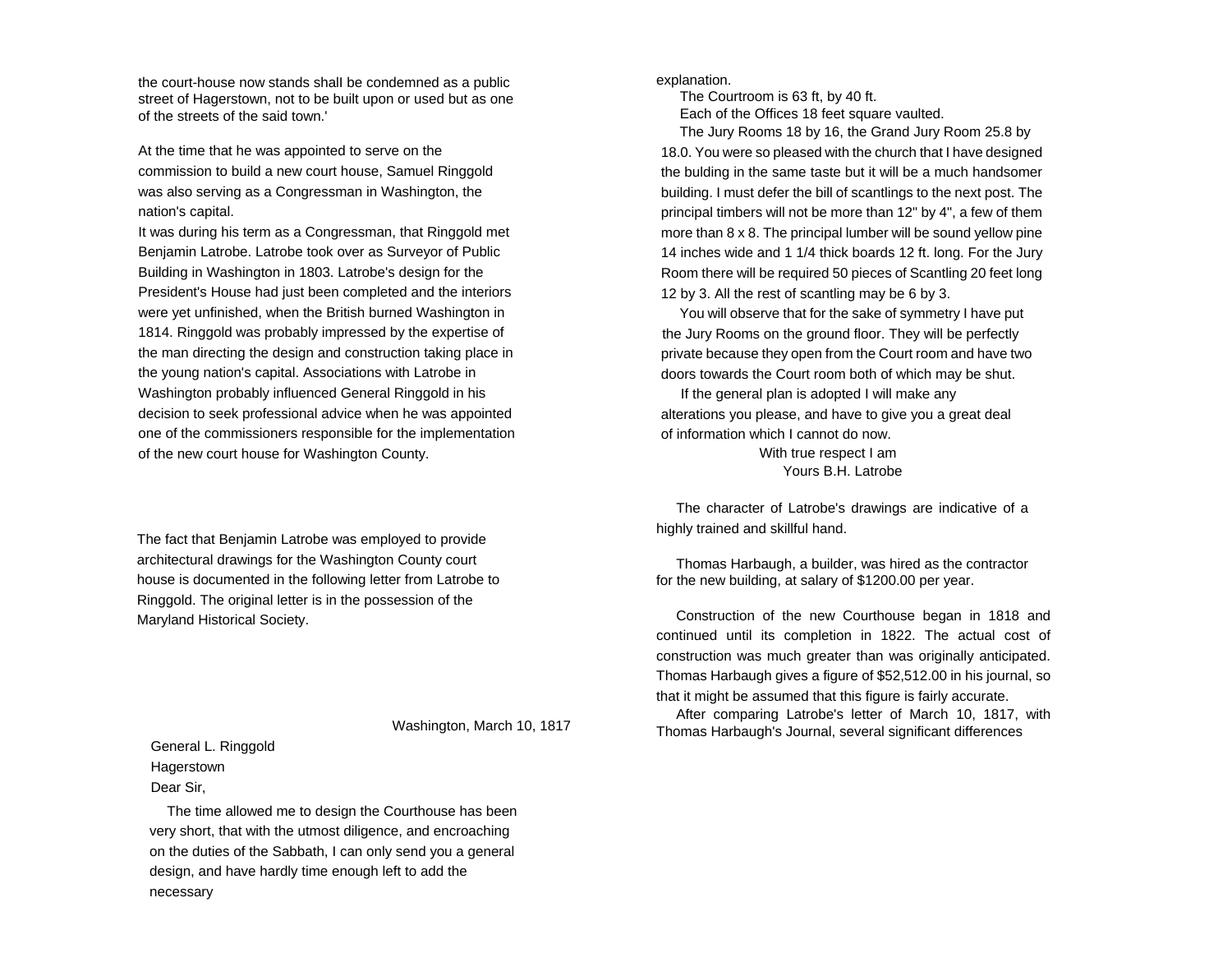come to light. Latrobe speaks of the Jury Rooms being on ground floor and further explains that they will be 'perfectly private as they open from the Court Room and have two doors towards the Court Room, both of which may be shut.' According the the builder's records, these rooms were not located in the manner described by Latrobe The working relationship between the architect and the client was such, that after the client had reviewed the functional aspects of the plan, changes may have been suggested and incorporated into the final plan. It is possible that the commissioners requested Latrobe to alter the floor plan Or, perhaps they instructed Harbaugh to make the necessary alterations during construction, as Latrobe did not personally supervise construction.

In his detailed accounts of materials and the spaces plastered, Harbaugh refers to the 'Large rooms over the Offices and the Small rooms over the Vaults,' indicating that the Jury Rooms were actually placed on the Second floor over the Register's Office and the Clerk's Office. Harbaugh also mentions 'the fan sash arches over the Office Doors' onWashington Street Fronts. This evidence is sufficient to place the Clerk's Office, the Register's Office, and the two Vaults on the ground floor.

Thomas Harbaugh lists the following spaces in his Journal:

| The Court Room            | 48'-8"x 48'-8"        |                               |
|---------------------------|-----------------------|-------------------------------|
| The Clerk's Office        | 22'-0" x 18'-0"       | $(4)$ openings $4' \times 9'$ |
| The Register's Office     | $22'-0''x$ 18'-0"     | $(4)$ openings $4' \times 9'$ |
| (2) Fireproof Vaults      | 18'-0"x 14'-0"        | (2) openings $4' \times 8'$   |
| (2) Passages of Stairs    | $8'-0''$ x $18'-0'$ . | $(4)$ openings $4' \times 8'$ |
| The Large Petit Jury Room | $18'-0''$ x $22'-0''$ | $(4)$ openings $4' \times 8'$ |
| The Small Petit Jury Room | $14'-0''x$ 22'-0"     | $(4)$ openings $4' \times 8'$ |
| The Grand Jury Room       | $18'-0''x$ 22'-0"     | $(4)$ openings $4' \times 8'$ |
| The Council Room          | 14'-0"x 18'-0"        | $(3)$ openings $4' \times 8'$ |

The floor plans shown in the illustrations were reconstructed from the careful accounts kept by Harbaugh in his Journal and the original architectural elevations drawn by Latrobe, of two facades of the building.

Talbot Hamlin's book, Benjamin Henry Latrobe, includes a sketch of the Washington County court house which had been taken from an old map. The front elevation shown in that sketch shows two windows flanking the main doors to the Large Court Room. These two windows do not appear on the original Latrobe watercolor renderings of this same elevation. There is nothing in any of the available information to prove or disprove the fact that the windows were ever constructed in the facade. It is likely that they were added. The Court Room was a sizable space and could have utilized the additional light. Latrobe placed a glass lantern type cupola over the opening at the top of the large dome spanning the Court Room. This architectural device filled the interior space with natural light. The Hagerstown Courthouse interior was treated in much the same manner as the interior of St. John'sChurch in Washington, D. C. St. John's is the church that Ringgold admired, and the church that Latrobe referred to in his letter to Ringgold.

The architect of the Second Washington County Court House, Benjamin Latrobe, had been trained in England, where the architectural profession was well-established and respected. The professional architect was a radical idea in the provincial milieu of America

It is remarkable indeed that so great a man would have been chosen to design the Second Court house for Washington County. Unfortunately, probably the finest court house in Maryland at that time has not survived the ravages of tinge.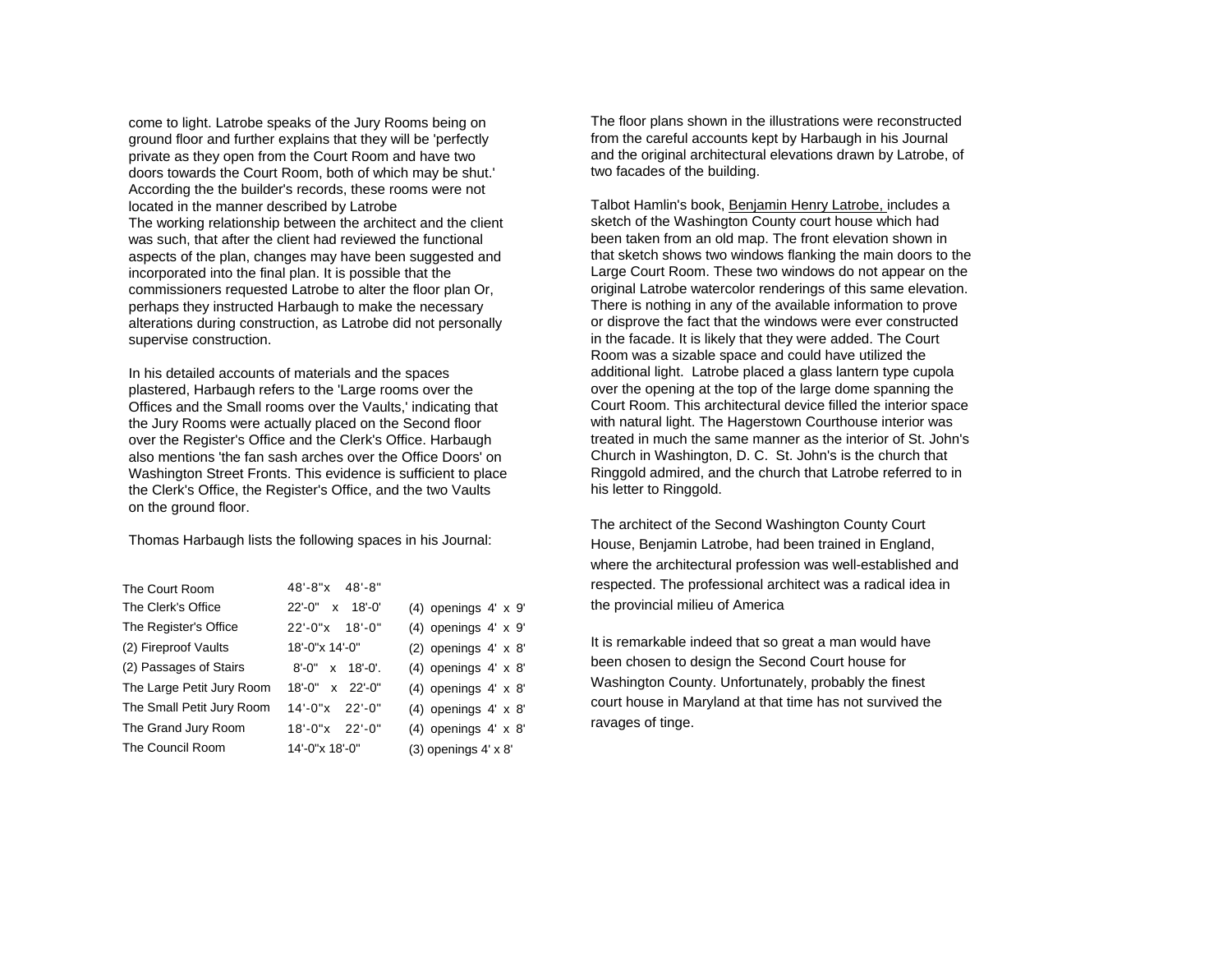

Original elevation drawn by Benjamin Latrobe, architect.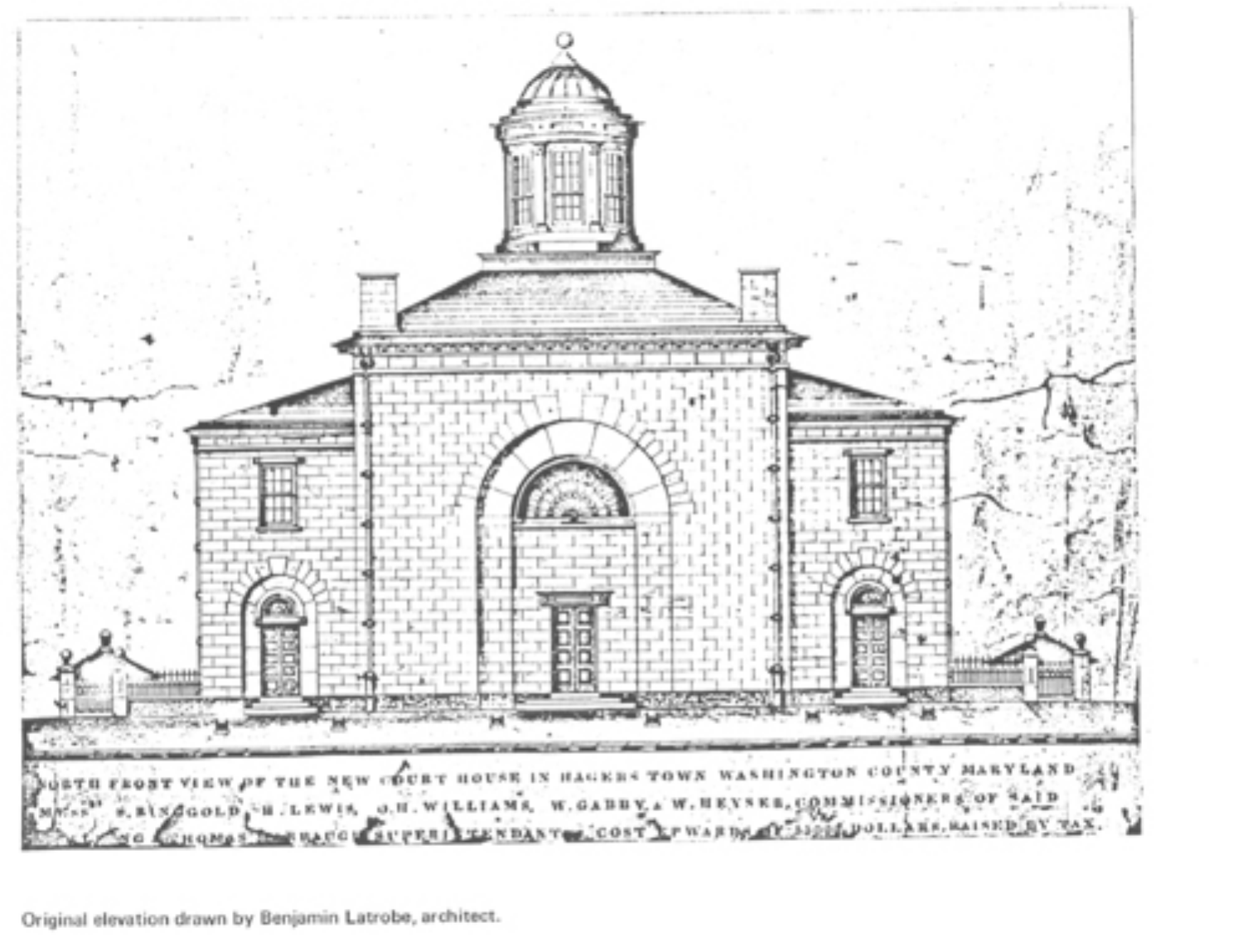The news of the "flames of October 8-9, 1871" in Chicago, a city in northeast Illinois, where an estimated three and one-half square miles laid waste, nearly seventeen-thousand buildings destroyed, over two-hundred persons killed, nearly ninety-eight thousand made homeless, and a loss of over two hundred million dollars was still the topic of conversation by many of the citizens of Hagerstown and Washington County. Less than nine weeks later, at ten o'clock on Wednesday night, December 5, a fire was discovered in the agricultural implement store and warehouse of Messrs. Burbank and Rollins on Antietam Street by the watchman of the Washington County Railroad Depot.

The first alarm was the frantic cry of the watchman. The engineer of a Baltimore and Ohio train that had just pulled into the station quickly sounded the whistle on the locomotive.

## Time was of the essence!

A fierce gale from the south was blowing at the time and had been for several days. The business part of Hagerstown was in great danger! The location of the fire, on the extreme southern limits of the heart of the town, was well calculated to sweep the most valuable portion of Hagerstown.

The Independent Junior Fire Company was quick to arrive on the scene. The members immediately pressed into service the equipment and apparatus. Also answering the summons for aid was the Antietam Fire Company.

Aided by willing citizens of the town, measures were taken to arrest the flames that were first seen in the forepart of the

building, and in an instant observed elsewhere. In a few minutes fire burst out of the roof of the frame structure. Thehigh wind continued to blow, engulfing in its wake the adjacent buildings.

The scarcity of water in the vicinity, and the difficulty experienced in getting at the fire until it had burned through the roof, rendered the efforts to save the building futile. The only water supply for the fire engines was from the Oak Spring, Ladle Spring, and several large public cisterns. There was only one steam engine and several small engines which were operated by hand.

Fear was mounting that Hagerstown would witness a similar disaster that destroyed the city of Chicago, tuning homes and buildings to ashes by the conflagration.

But, that was not to be the fate of Hagerstown!

It was only the sudden cessation of the storm at the most critical juncture that saved the greater part of Hagerstown from destruction.

It was surmised at one time that the fire would extendacross Washington Street. Many of the householders, fearing this possibility, removed their possessions. But the lull in the gale enabled persons to saturate the roofs with water, thus averting the threatened extension of the fire to this area.

In its wake, as the flames spread from the agricultural implement store and warehouse, they reached St. John's Episcopal Church, which stood to the rear of the Court House on South Jonathan Street, (now Summit Avenue,) and then ignited the Court House itself.

Because of a shingle roof and the impossibility of reaching it in time, the Episcopal Church, not long before partially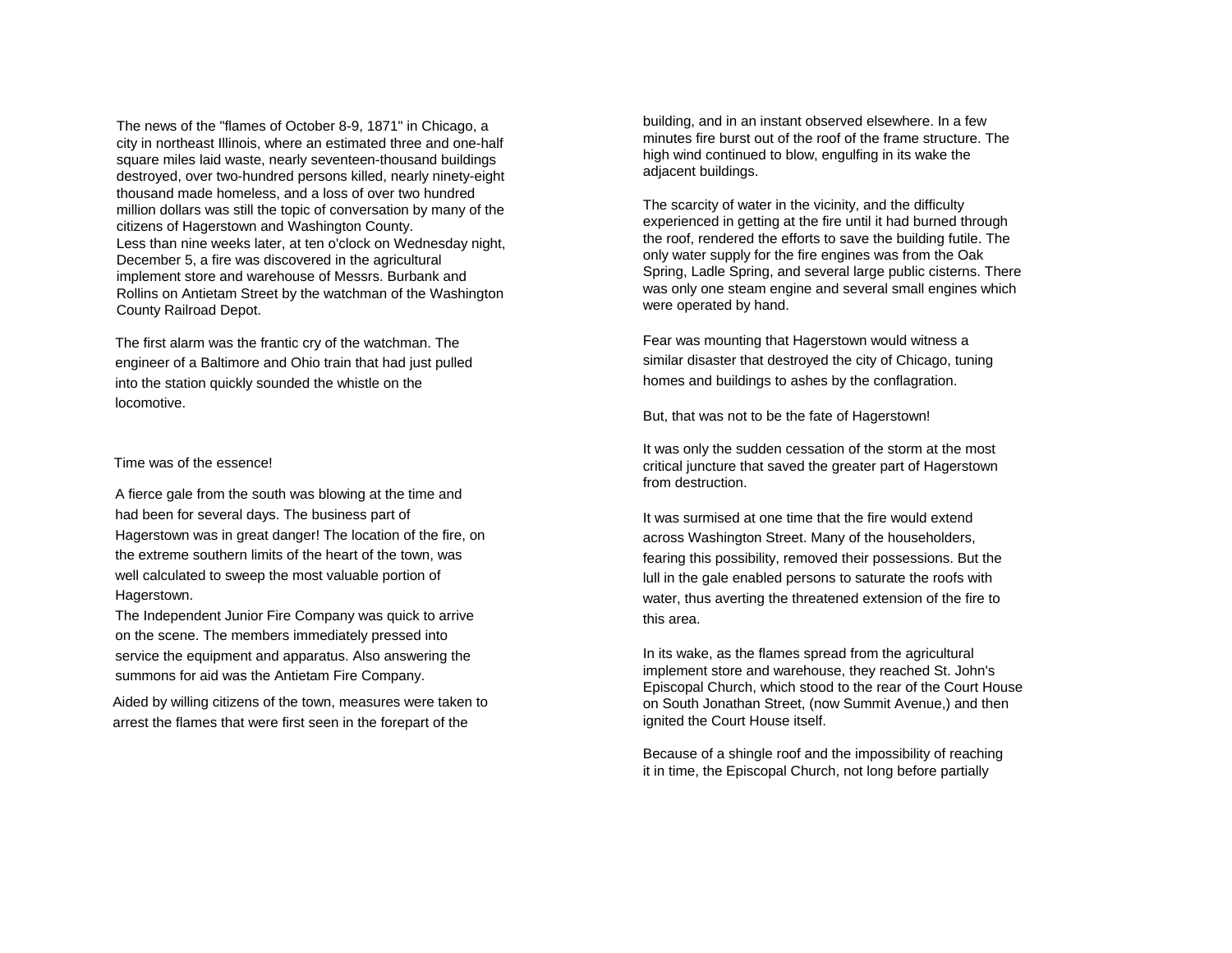destroyed in the same manner, was on this December night wholly destroyed, along with its organ.

From the roof of the church to the roof of the new part of the Court House (the whole of which was covered with shingles,) the sparks were communicated to that building.

During the height of the conflagration, and after the cupola of the Court House was in flames, a number of firemen and citizens, with the pipe of the Junior Company, were in the great hall, second story, fighting desperately to save the fifty year old structure from devastation. Suddenly, the cupola fifty feet from the floor - fell in with aloud crash!

Fireman John Fridinger, one of several men holding the ladder upon which Henry Bester was opening the half-moon window of the dome to enable William Gould an engineer - to bring the pipe to bear the support of the roof, was crushed under the fallen burning beams and pinned fast. John Smith attempted in vain to rescue Fridinger! As a last effort to save him, Smith "pitched" a bucket of water over him. Then trying to draw him out, found it impossible to do so.

The few Remnants of the charred remains of Fridinger were recovered the next morning. Bester was injured by a fall from the dome to the floor. His recollections, in reconstructing the events of that tragic night, was the words he uttered when the dome fell "God save us!" Smithand Joshua Wise were severely burned in their attempt to save the building.

Among those present in the building at the time of the catastrophe were: William Gould, William Davis, Charles Spangler, William H. Armstrong, E. W. Funk, and Surveyor Downin. The last two men are credited in securing a number or records and valuable papers that otherwise may have been destroyed in the fire. There were other persons, names unknown, in different parts of the building. Colonel Cook, Alexander Armstrong, and several others, escaped by means of ladders from the

window, while W. H. Armstrong and Charles Spangler

escaped by the stairway. Charles Shank, making his escape, fell from the Antietam House and was injured. Robert Grove, from Sharpsburg, was injured by a falling window of the same house.

All efforts to save the Court House were futile!

By the next morning, after the flames had died, it was realized that the building was burned beyond repair. Only the walls stood, a grim reminder of the conflagration, believed to have been started in the implement store and warehouse by an incendiary.

The actual values destroyed by the fire was not large. All the land and other records in the Register of Wills office were in fireproof vaults, and ones in the clerk's office as well. All these records were saved! There was some discoloration, by smoke, but no substantial harm. The records and papers of the County Commissioners office were in an iron safe and therefore wereunharmed.

On the Court House there was no insurance! The building, when constructed nearly fifty years before, cost approximately \$70,000.

The Herald and Torch Light Newspaper of December 13, 1871, recorded these words: "As the venerable Temple of Justice was falling a prey to the flames, there were not a few of our older citizens who gazed upon it with saddened eyes, and called from the store-house of memory many pleasant and possibly also some unpleasant associations with it . . ." A special correspondent of the Baltimore American news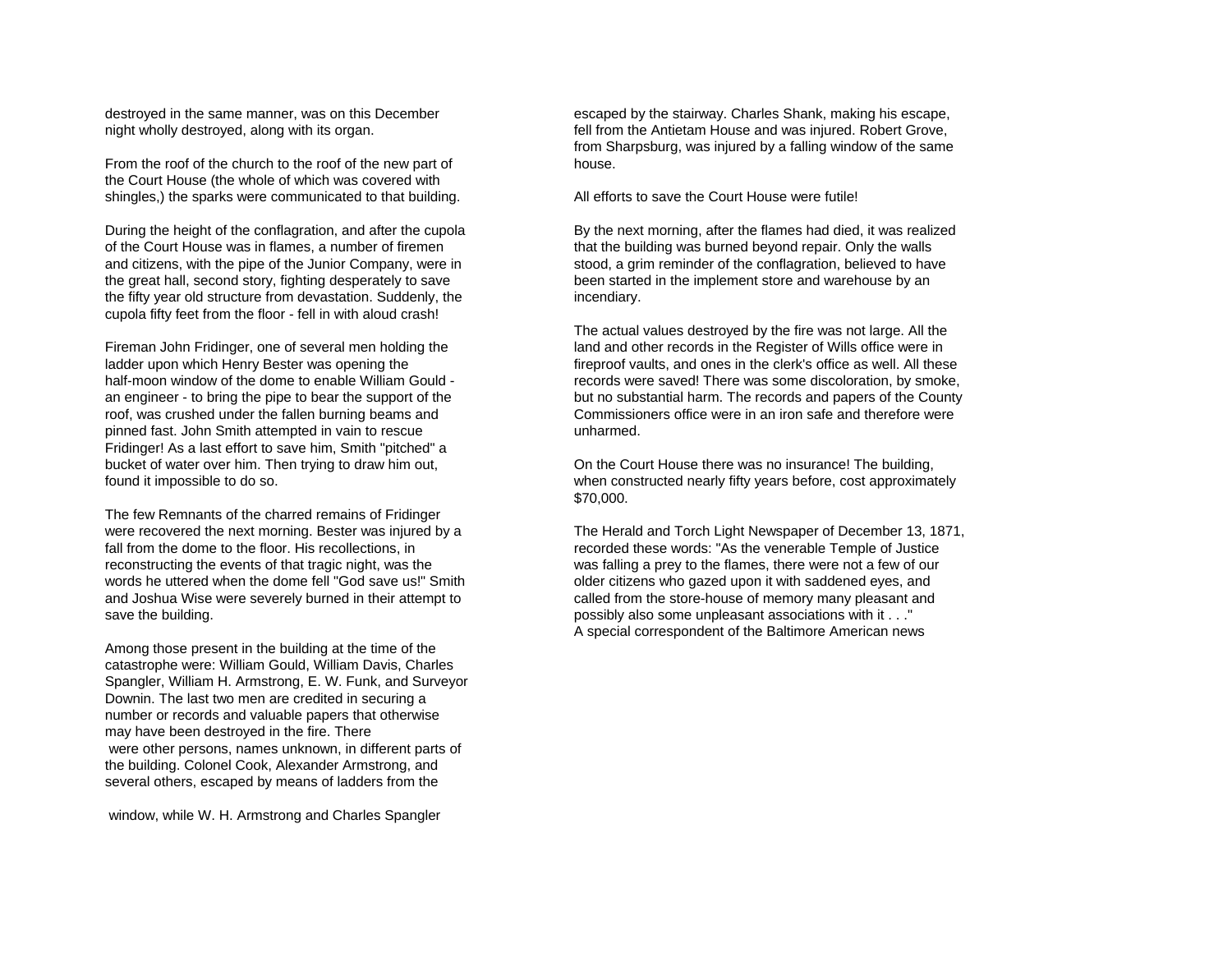paper recorded these words under date of December 8, 1871.

"The vault of the Register's office aided by the well directed use of the Junior Company's steam fire engine, was proof against the flames and falling timbers. The energetic Register, Mr. M. S. Barber, had, however, with his aids removed nearly all of the important papers. The Clerk's office had been also nearly emptied by that officer and his faithful deputies, but the fire reached and scorched some old papers already recorded. The papers and books of the County Commissioners were all saved by the gallant efforts of H. W. Lyday, a Commissioner. These papers were in an upper room, and after great risk Mr. Lyday, Mr. E. W. Funk and others succeeded in carrying them off.

I have not been advised whether the papers of the School Commissioners, also in rooms up-stairs, were saved. Sheriff Bamford retreated in good order, without the loss of a docket or process.

The Commissioners' safe fell through the floor, and the fate of its contents, which are probably unimportant, has not thus far been ascertained. Mr. Lyday unfortunately had not been able to get the key to rifle it before the burning, and now the lock stubbornly refuses to act, whilst no one has been found who is able to pick it."

Perhaps the correspondent was a little too optimistic. Many records, including the valuable first twenty years of the Judgment records, are gone and must have perished in the fire.

Further in the newspaper account the reporter wrote: . . . It has passed away, as its builders, its early Bench and Bar, its Jurors and Officers, and all other persons and things must do from this perishable world."

A building can be replaced! A human life can never be!

An editorial by Edwin Bell of The Mail Newspaper, under date of December 15, 1877, was titled "The Memory of John Fridinger. It read, in part:

"Among the heroic men whose memory and name will (as it ought to) be forever cherished in our little community is that of John Fridinger

The following resolution adopted by the Independent Fire Company, of which he was a faithful member, and in connection with which he gave his life, was prepared by Z, S. Claggett

"Resolved, That in the heroin death of our brother-John Fridinger incurred for the salvation of the property of others, under the inspiration of the noblest impulses which fill the human breast, the descendants of John Fridinger may boast an escutcheon more glorious than that of Emperors and Kings..."

The concluding words read:

"For we have all of us an human heart. It is the divine revelation which is summed up in the words: 'Greater love hath no man than this...'."

No finer tribute of respect could be paid the memory of John Fridinger who paid the supreme sacrifice in the flames of December that destroyed the second Court House in Hagerstown.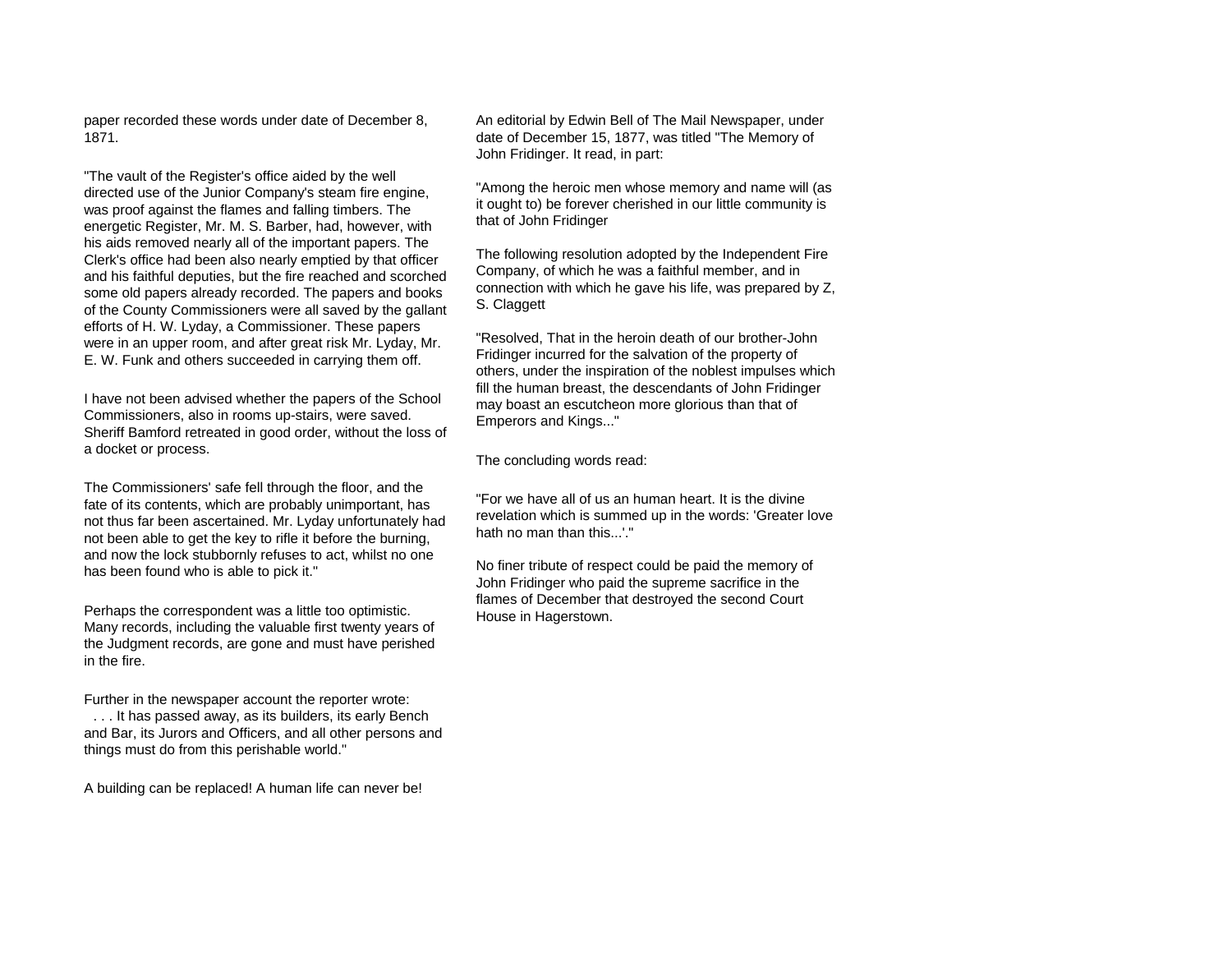



R. Thornburg, Contractor

**CHAPTER 4** Rebuilding "... All the plans for the rebuilding ... " Walter Lippmann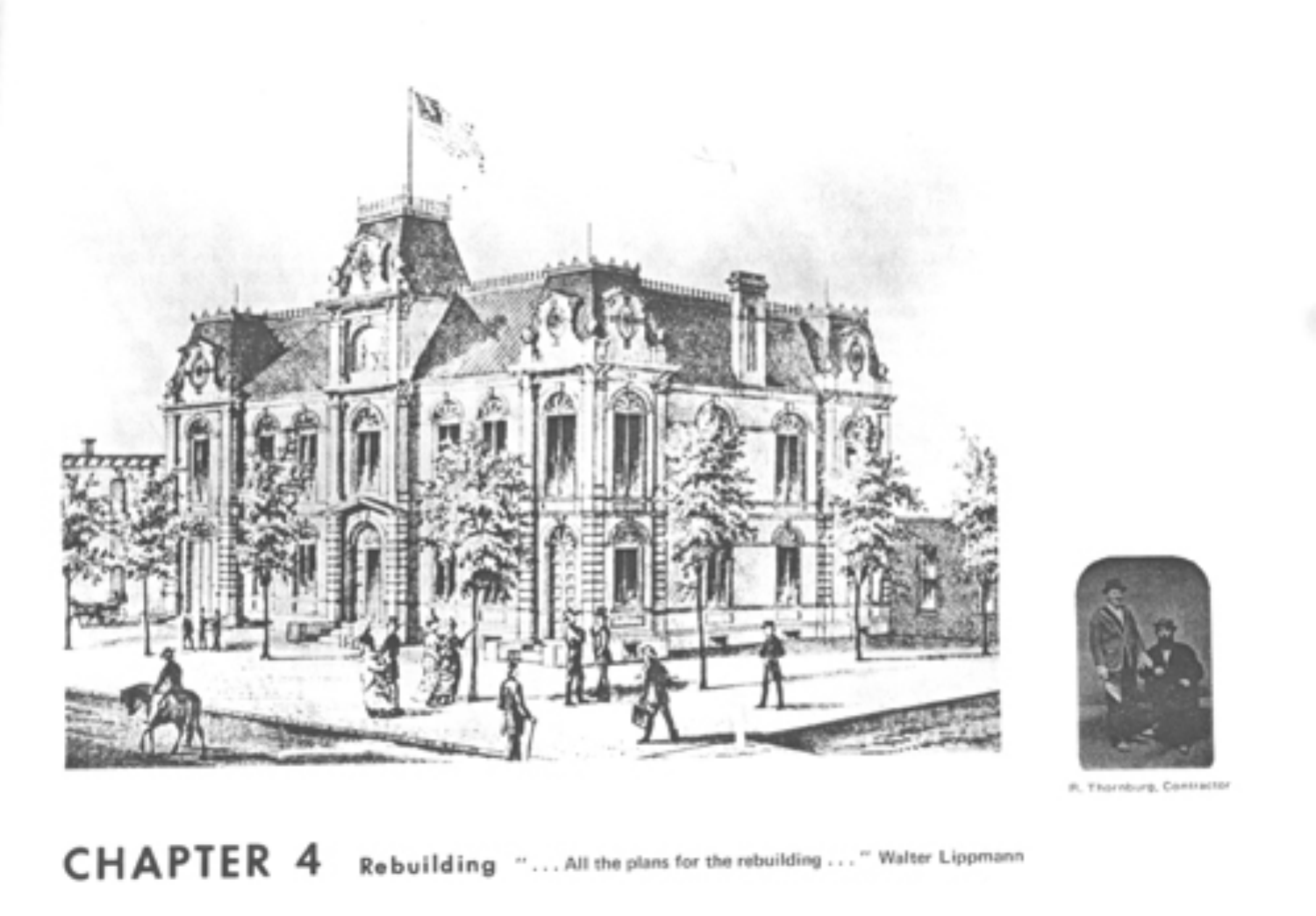Several days after the "flames of December" which left only the walls of the Court House standing, people were commenting and speculating as to what action would be taken regarding rebuilding another seat of government.

Under date of December 15, 1871, in The Mail, the newspaper which brought the news to the people, Edwin Bell, editor, titled his editorial that day, "Our New Court House."

His concern was for the taxpayers whom he felt should have a voice in making decisions. Bell also was certain the "free press" was the place to "begin action!" He strongly stressed this point in these words of the editorial:

"We take this occasion to invite (and for the purpose open our columns) to all proper discussion of the question . . ."

The editor, in his opinion, and being a newspaperman whose aim is to keep the public abreast of current happenings and problems of the hour stated:

" . . . We do this upon the hypothesis that those who pay for the building should have the direction of its construction . . .'

Whether he was laying a foundation or not, editor Bell indeed was being "forceful" on paper for his reading public. This is evident in these words of the editorial:

"Direction can only be given by publicity -and publicity can only be had, effectually, through the public press. Hence the columns of the MAIL are open for discussion . . ."

Caution was also his concern, and no "playing politics!"

"Whether the old walls, as they now stand, shall, or shall not be used, the fact is apparent that much valuable material now upon the ground; and this must be taken into any contract. Furthermore we assume that any contract which may be made, will be made after the tax-payers and people have been consulted, and that such contract (with the popular approval) will be awarded - not to any favorite - but to the man who will do the work upon the most reasonable terms and in the best manner."

A time element to take into consideration and furtherdiscussion was also his concern for the people of Hagerstown and Washington County as Bell wrote:

"Of course nothing can be done without an Act of the Legislature, and fortunately for us the Legislature, which meets only once in two years will be convened within a couple of weeks. The Act by which the people of the County are to taxed to rebuilt can therefore be thoroughly natured and ought to be discussed."

He was also concerned for and in several features andconditions-as to the capability of the builder chosen when he penned these words:

"Of course Commissioners will be named in it, and upon that commission we hope to see placed men who possess the necessarily scientific and mechanical knowledge - not such men as have not even a rudimentary idea of building. Had proper knowledge been applied to the construction of the Episcopal Church or the addition to the Court House, the dreadful calamity which has fallen upon us would never have occurred - the burning brands, had they falled upon a slate or tin roof, would, instead of inspiring terror in every breast have

This theme runs through the following paragraph: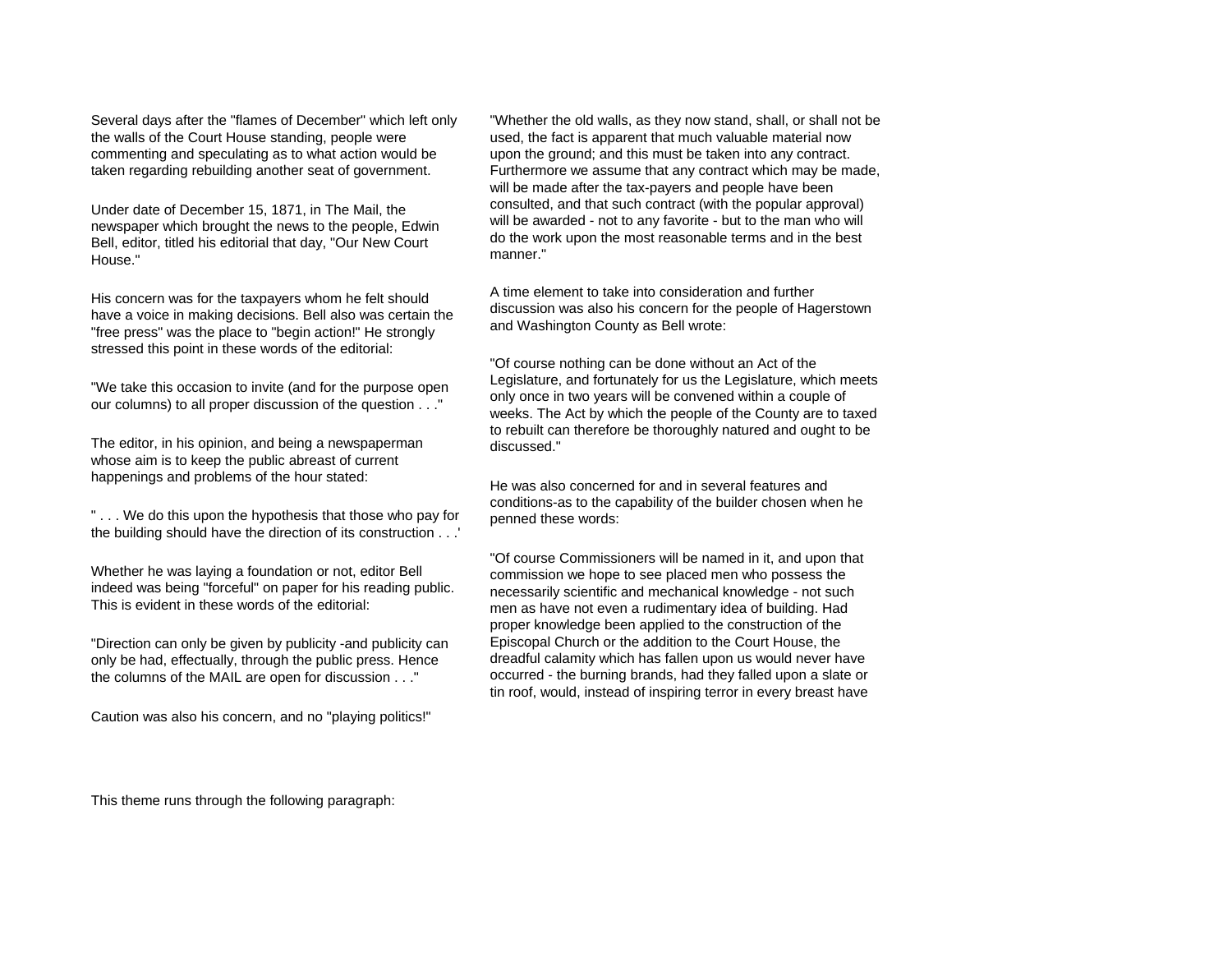been looked upon as innoxious, and have died out of their own accord."

The past could wisely be taken also into consideration by these words:

"What is now required is a Court House, constructed in conformity with no other idea than that of service. We want no ostentation orornamentation; and we want no 'penny wise and pound foolish' tactics. If we can use any of the walls as they stand, let us do so, and if not, let us discard them. It was to save a few hundreds of dollars that hundreds of thousands were lost; and now, profiting by experience, let us have a fireproof Court House - and particularly fireproof as to the vaults. The spectacle of the Clerk's office vault (favorable as it is) is still appalling. And what will compensate the loss of the records by which the property of landholders and tax-payers is held?"

Powerfully, indeed, to the reader, *was* his concluding paragraph that summarized "points along the way" in his "Our Next Court House" editorial:

"We have no suggestion to make, save this: Let us have no more patchwork and experimenting with the reconstruction, alteration, and re-building of a Court House. Let the Constructors see what structure has answered, after proper trial, and let them (after letting the people know what they are about, and after receiving the sanction of tax-payers) put up a thoroughly fireproof building by contract with the lowest and best bidder. This will satisfy every body."

In the meantime, *the* County Commissioners took steps immediately *to* find quarters for the courts and the other agencies of county government. They could not *seek the* advice or permission of the General Assembly as that body was not in session. As a measure*, to* conduct sessions, accommodations

for the Court House *were found* in the basement room of theMethodist Church on North Jonathan *Street,* which was rented by the County Commissioners. The church was only a short distance from the Court House. The rental was \$400 per year, payment of which was authorized by Charter 392, Acts of 1872, Proceedings of the Conventions of the Province of Maryland held at the city of Annapolis.

At the next session of the General Assembly, the County Commissioners voiced concern for a new Court House. The minutes stated:

" . . Let the records show assembly approached regarding a proposal for a Court House in Hagerstown, state of Maryland. No action taken at this meeting, pending investigation. Discussion will follow at next assembly session."

The trial of Joseph Davis for murder was removed from Carroll County to Washington County. The "temporary" quarters in the Sunday School room of the Methodist Church was inadequate. The trial attracted more persons than could be accommodated in the basement of the church. The "Junior Hall," a large apartment in the building of the Junior Fire Comapny, located on North Potomac Street, was rented for the Court.

Several months later, at the next session of the General As-

sembly, the County Commissioners were authorized to issue bonds in the amount of \$75,000 for a new building. The stipulation, as pertaining to the matter at hand, read:

. .On or before July or August first, eighteen hundred and *seventy-three, a* new Court House authorized to be built on the site of the burnt-out structure . . .

Many residents of the city and county were in favor of using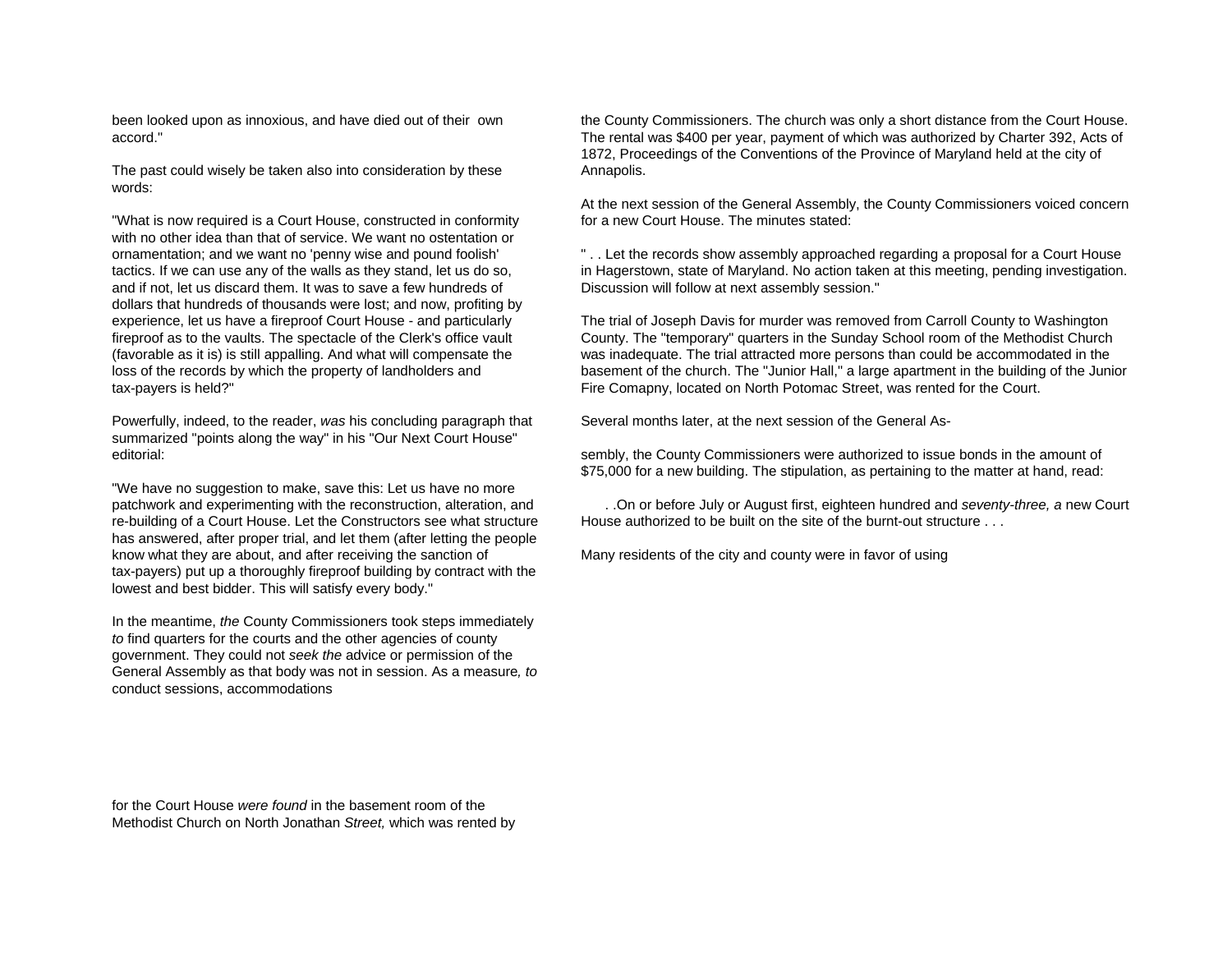the old walls, which were exceedingly massive and strong. But a meeting of the Bar was called, and resolutions were adopted favoring building upon a plan different from the former structure devastated by the disastrous fire.

A contract was signed with Robert C. Thornburg, a builder, to dismantle the old walls. Work began in May, 1872. While the walls of the old Court House were being razed to erect the new building on the old site, a rear wall fell upon three workmen - Wesley Finnegan, Alexander Smith, and Frederick Fridinger, crushing them to death. By a strange chance of fate, one of the killed, Fridinger, a youth of seventeen, was a son of John Fridinger, who lost his life in the fire the previous December.

The selection of plans for the new Court House was entrusted to a committee of the Bar, composed of George W. Smith, Jr.; John C. Zeller, Albert Small; George Schly; Andrew K. Syester; Francis M. Darby, and Kyd Douglas. Designs submitted by Henry A. Sims and James P. Sims, Architects of Philadelphia, were chosen. Work was begun on the 20th day of August, 1872 -John Overmyer, Superintendent in charge.

On Wednesday, October 9, the cornerstone of the new building was laid. The ceremony of laying the cornerstone was in charge of Friendship Lodge No. 84 of Masons, of Hagerstown. The following invitation was sent by the Masons to other Mason Lodges in the area:

MASONIC HALL

 Hagerstown, Md. September 30th, 1872.

Bro . .........

You are hereby notified that the Corner-Stone of the new

appropriate ceremonies, by Friendship Lodge No. 84, A. F. & A. M., on Wednesday, October 9th, at 2 o'clock P.M.

Your attendance on the occasion is earnestly and fraternally requested.

By Order,

 John Cook, **Secretary** 

Indead, this was a memorable occasion! It marked a day of triumph for the Friendship Lodge.

The Mail newspaper account of the proceedings published at the time stated:

"At 1 o'clock, P.M., the Masonic Fraternity assembled at their Hall, corner of Franklin and Potomac Streets. The Lodge was opened by Worshipful Master, Edward Stake, who then handed the emblem of his office to P.M. Thos. A. Boullt, and requested him to conduct the services on the occasion. The procession was formed under the direction of the Chief Marshal, P.M. Andrew K. Syester and his Aids P.M. Wm. McK. Keppler, F. D. Herbert and Richard Sheckles.

The above proceedings were within the time element of one hour. The newspaper account continued:

"At 2 o'clock, P.M., the procession moved from the Hall, headed by the old Hagerstown Silver Cornet Band, and marched directly to the site of the new Court House, when the Lodge was again in form by P.M. Thos. A. Boullt, assisted by P.M. William Steffey, D. M., Dr. Augustus A. Biggs, S. W. Andrew K. Stake, J.W.

The business at hand was thus described:

"After the Lodge was opened the W. Master informed the

Court House in course of erection here will be laid with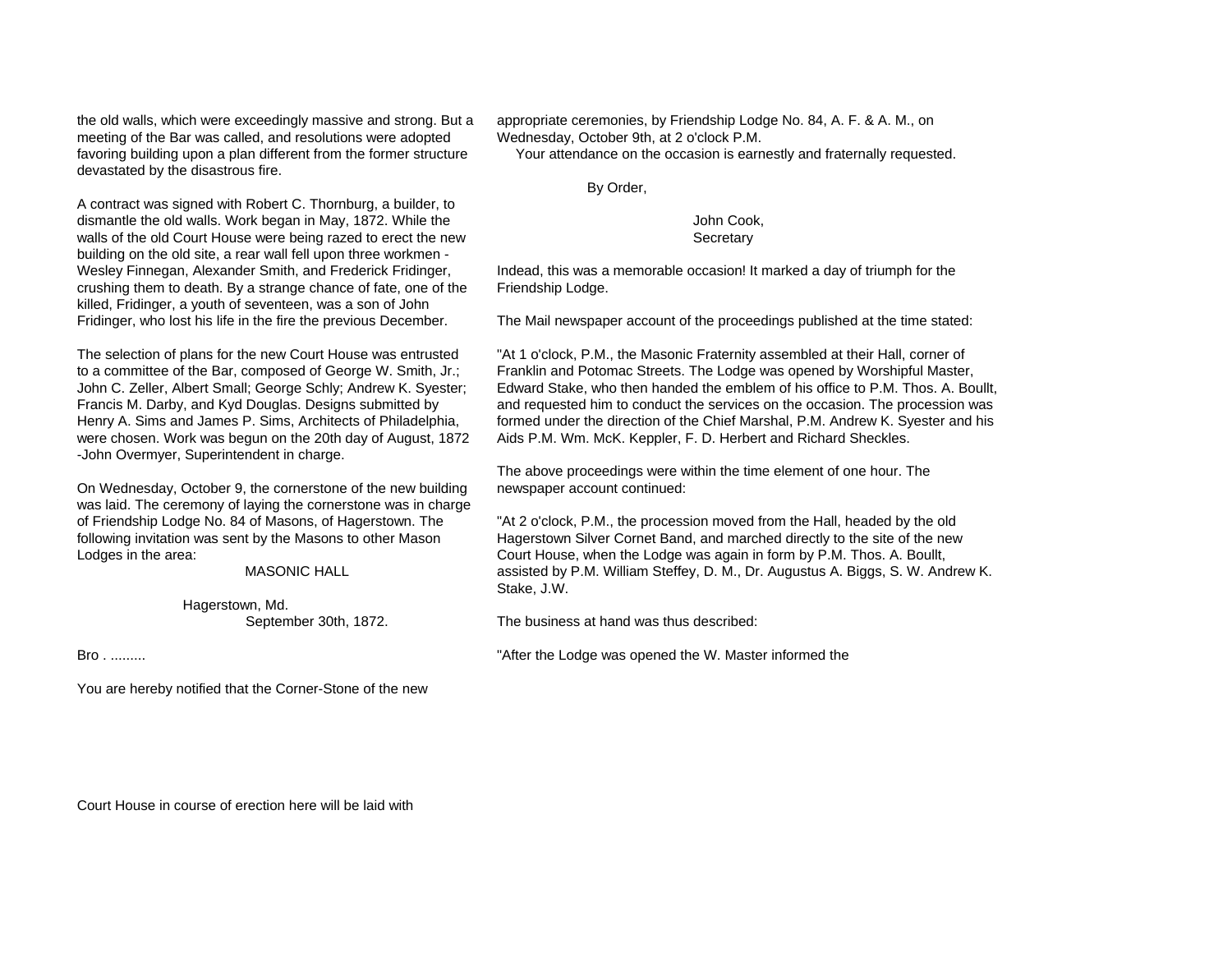brethren and all assembled, that the Friendship Lodge No. 84 had assembled for the purpose of laying the Foundation Stone of the New Court House, and through his officers directed that 'all having due notice thereof should govern themselves accordingly.' After music by the Band, and Prayer by the Chaplain, Rev. A. G. Harley, the W. Master requested the Treasurer, H. A. McComas, to read the inscription on the stone and a list of the contents of the box to be deposited therein. This part of the ceremony was performed in a clear and distinct voice. The contents are as follows: A.L. 1572; names of County Commissioners of Wash. Co., Attorney for County Commissioners and Clerk of same; Contractor of Building; Architect of Building; Superintendent of Building; members of Masonic Lodges and By-Laws of same in Washington Co.; Proceedings of G. Lodge of Md.; Governor and officers of the State of Maryland; Judges of the Circuit Court for Wash. Co.; Clerk of the Court; Register of Wills; Sheriff and all other County Officers; names of all the members practicing at the Bar of Hagerstown, and their rate table; Municipal Officers of Hagerstown, Newspapers of Wash. Co., Coins and Currencies of this date."

The final ceremony of the day as recorded stated:

"The W. Master and his officers then descended from the platform to the Corner Stone, after spreading the Cement the Stone was lowered to its place, and then the ancient ceremony of trying it with the square, level and plumb. Corn, Wine and Oil were strewed upon it, emblematic of the Corn of nourishment, Wine of refreshment and Oil of joy. After music by the Band, the benediction was pronounced, and the Procession returned to the Hall."

The Friendship Lodge and other Lodges in the area were well represented as the concluding paragraph read:

"The procession was large and highly respectable, numbering

Sharpsburg; Mediary, No. 140, Williamsport ; Acacle, No. 155, Mechanicstown, Frederick County; Warren, No. 51, Baltimore; Door to Virtue, No. 46, Westminster; Columbia, No. 58, Frederick City; Plymouth, No. 143, Union Bridge. There were also Masons in the procession representing Lodges from Ohio, Pennsylvania, Indiana, and West Virginia."

The Door to Virtue, No. 46, Westminster, recorded the following in their minutes of the month:

". . . On October 3, 1872, the Lodge received and accepted an invitation from Friendship Lodge, No. 84, Hagerstown, to participate in the laying of the corner stone of a new Court House in that city." The following month, the minutes, as recorded, stated:

"... The ride across the mountains to attend the cornerstone laying of the new Court House on October 9 last, will long be remembered by those of our Brethren who took part in that ceremonial. This is due to the beautiful autumnal weather."

The minutes also revealed the fact that on occasion seriousness gave way to levity. The members of the Lodge indulged in "fun and jollity." This, better than anything else, showed the fellowship existing among the Brethren of the Lodge.

After the cornerstone laying, R. C. Thornburg and company resumed work on the new edifice. On December 6, the metal box containing memorabilia of interest was placed in the cornerstone. Edward Stake and Albert Small, members of the Bar, prepared the following memorandum which was found in the contents of the box when it was opened on February 28, 1974:

"This box was finally deposited, with its contents in its place

about one hundred and fifty Masons, members of the following Lodges: -Friendship, No. 84, Hagerstown; Eureka, No. 105,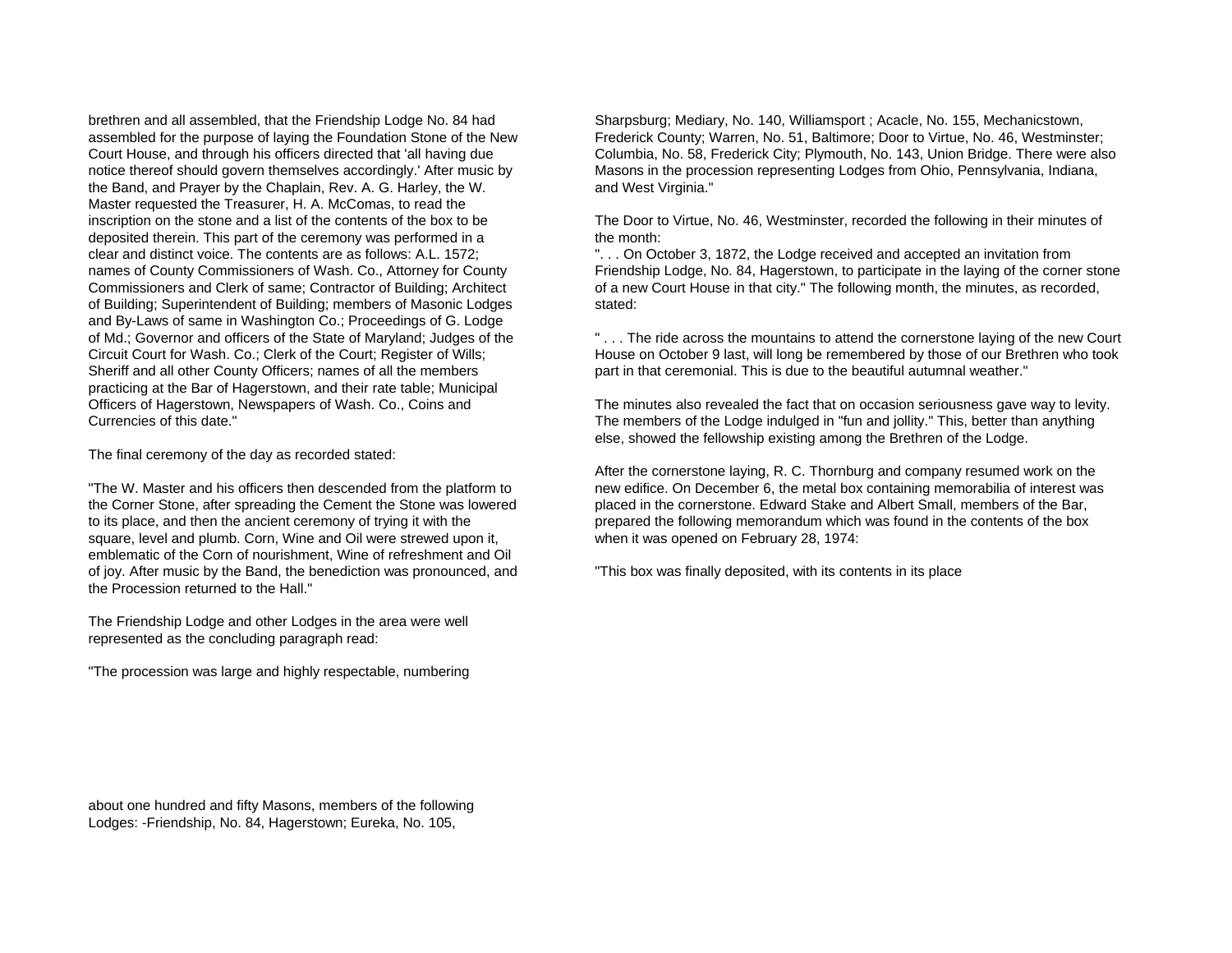on the anniversary of the burning of the old building - i.e. on the 6th day of December 1872 . . . The day cool clear and bracing. Work progressing nicely on Court House. The rear up to level of 2nd floor and first being placed into position, West side nearly to the level of second floor. Court in session in the basement of the Methodist Church, Judge Pearre presidia i in the trial of Defud V. Painter's Insurance Co. for Peffs. A. K. Syester Atty. Gen., Thos. Donaldson of Balto This writing made at Small's office diag. opp. Court House. Stake's office West of Jonathan St. in 3rd House from Corner."

Before the end of the year, the County Commissioners accepted the building, and held their first meeting on the second of January, 1874.

The following description of the building was published in the Hagerstown newspapers in January, 1874:

"The main front building is 91 feet, 6 inches x 56 feet 9 inches the rear building is 62 feet 6 inches x 59 feet 6 inches, with a 15 feet story both front and rear; front building has a corridor in the centre which runs back to its tear wall; the rear building has also one 10 feet wide. On the right is the Register's office, 34x26 feet 6 inches, the record rooms being a double vaulted arch, with iron frame and shutter on the inside of windows, 5 feet wide and 10 feet high with semicircular head. The Clerk's office is on the left of the corridor, and is of the same dimensions and finish as the Register's office - The first space occupied in the rear of those rooms on the right and left, are the massive public and private stairways leading to the second floor, which are built of solid oak; the first room on the left is the Sheriff's office, 12x20 feet; the 2nd is the Collector's office, 12x20 feet, and the third is the School Commissioners' room, 26x20 feet. On the right is the County Commissioners' room, 38x20 feet, which completes the space of the lower floor."

The above described the lower level. The newspaper account continued thus: "Ascending the stairway, we enter a corridor 10 feet wide, on the right of which is the Grand Jury room 24x20 feet, and Petit Jury room 14'/2x20 feet, and on the left is the State's Attorney's room, 12x20 feet; a room set apart for the use of the School Commissioners, but not occupied by them, and another Petit Jury Room. The Court room is entered from the head of the public and private stairways and corridor, and is 75x50 feet, with a 20 feet ceiling, very handsomely finished is stucco. The Hall is lighted by eleven circular head windows, 6 feet wide and 15 feet high, with the best double thick glass, and is finished with paneling and wainscotting. - The bar rail is solid walnut and oak finely finished in oil, and the Judges' stand and Clerk's desk are also handsomely finished. In the rear of the Judges stand are the witness and council rooms, each 12x24 feet."

The reader was then given the description of the basement in this manner:

"There is a cellar under the entire building, eight feet in freight and it is surmounted by a substantial and beautiful Mansard roof, ornamented with pavillions; covered with best Buckingharn slate. The building is estimated to contain from 800,000 to 1,000,000 of brick, and an immense amount of timber, but of the latter no approximate estimate can be formed. The Court Hall and corridors are heated by three of the fine furnaces of Messrs. Bellman, Armstrong & Co., of this town."

Credit lines were in the last paragraph

"The Architects were H.A. & J.P. Sims, 1426 Walnut Street, Philadelphia; Contractor and Builder, R. C. Thronburg; Superintendent of Mason work, John Overmyer; Painter and Glazier,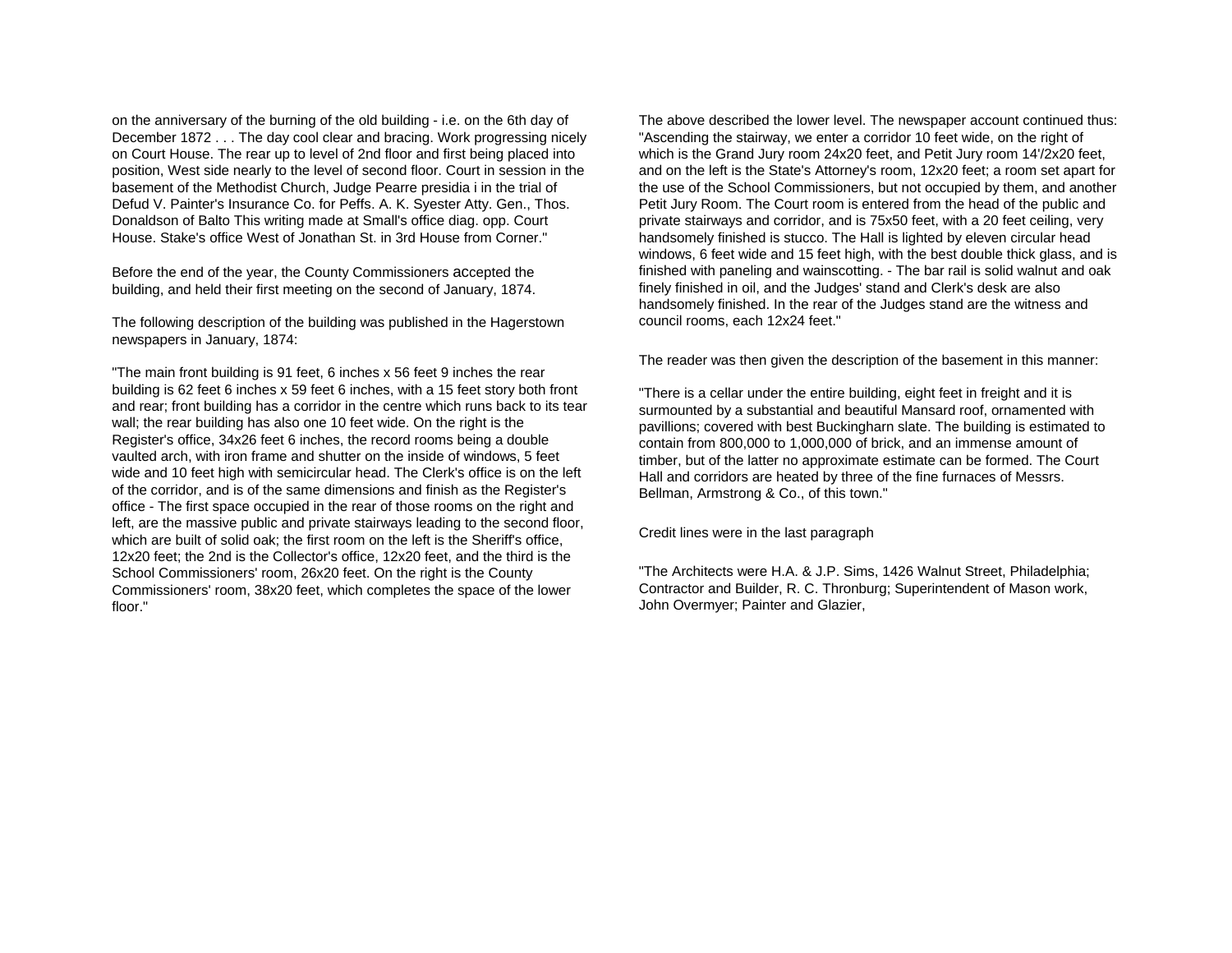George Llas; Slaters, Beck and Bowers; Tinning and Plumbing, Garlinger & Co.; Plasterer, John Lushbaugh; the galvanized iron was furnished by Messr. William P. Gephart & Co., of Dayton Ohio, but now of Washington, D. C., and the Gas fixtures were furnished by Messrs. Baker & Arnold, Philadelphia."

The first term of the Circuit Court to be held in the spacious chamber of the new Court House was in April. The judges on the bench were Richard H. Alvey, chief; William Mutter and George H. Pearre, associates. The Clerk of the Court was George B. Oswald; the Register of Wills, Thomas E. Hilliard.

The new structure was well adapted to its uses, the vaults for the records being spacious and fireproof.

The building was considered beautiful in its day. In the architecture there was perhaps an attempt at ornamentation with the mid-Victorian gingerbread appearance.

The County Commissioners who had charge of the erection of the structure were the boards elected in 1871 and 1873. The 1871board members were: Henry W. Lyday, Samuel Strite, Theodore Embrey, John H. Harp, and Henry F. Neikirk - all Republicans but the latter. The 1873 board members were George W. Brown, John Fessler, Henry Funk, Joseph Seibert, and Elias Young - all Democrats. The 1873 board closed the work and accepted the building from Robert C. Thornburg, the contractor.

Sixty years later, needs for a new Court House or addition were discussed. In the 1930's, federal funds were available to communities for public works through the Works Progress Administration (WPA) and Public Works Administration (PWA) depression-born agencies that died with the advent of World War II.

A two-story addition was constructed in the rear of the Court

House in 1933-34. The architect was A. J. Klinhart. The work was supervised by Hubert A. Mullen. The cost of the addition was \$20,000.

Rumors regarding the possibility of building another Court House were recorded in the Herald-Mail Anniversary Issue dated Monday, September 14, 1953.

A bold headline in that issue read: NEW COURT HOUSE ON A NEW SITE BEING**DISCUSSED** 

The article began: "Court House circles are buzzing again with talk of a new Court House building. The talk is being prompted largely by the fact the county is expecting to receive well over \$100,000 for its stock in the Williamsport bridge company when the state takes over "

The reader could draw his own conclusion by these words from the story: ". . . However, those who like to dream about a fine new building say that the county could realize a most substantial sum should it sell the present Court House and the Shirley building and then acquire a much less expensive site. . . " The basis and possibility of rebuilding in an area other than downtown can be surmised in these words from the reporter's copy:". . .A site away from the downtown business would not be too impractical, according to officers, who have been making a study of Court House sites. They say in many progressive counties new Court Houses are away from the business entirely . . ."

In Section D, Page 16, Column 5 of the same issue appeared a picture of the cupola of the Court House with the caption: OUR HALL OF JUSTICE